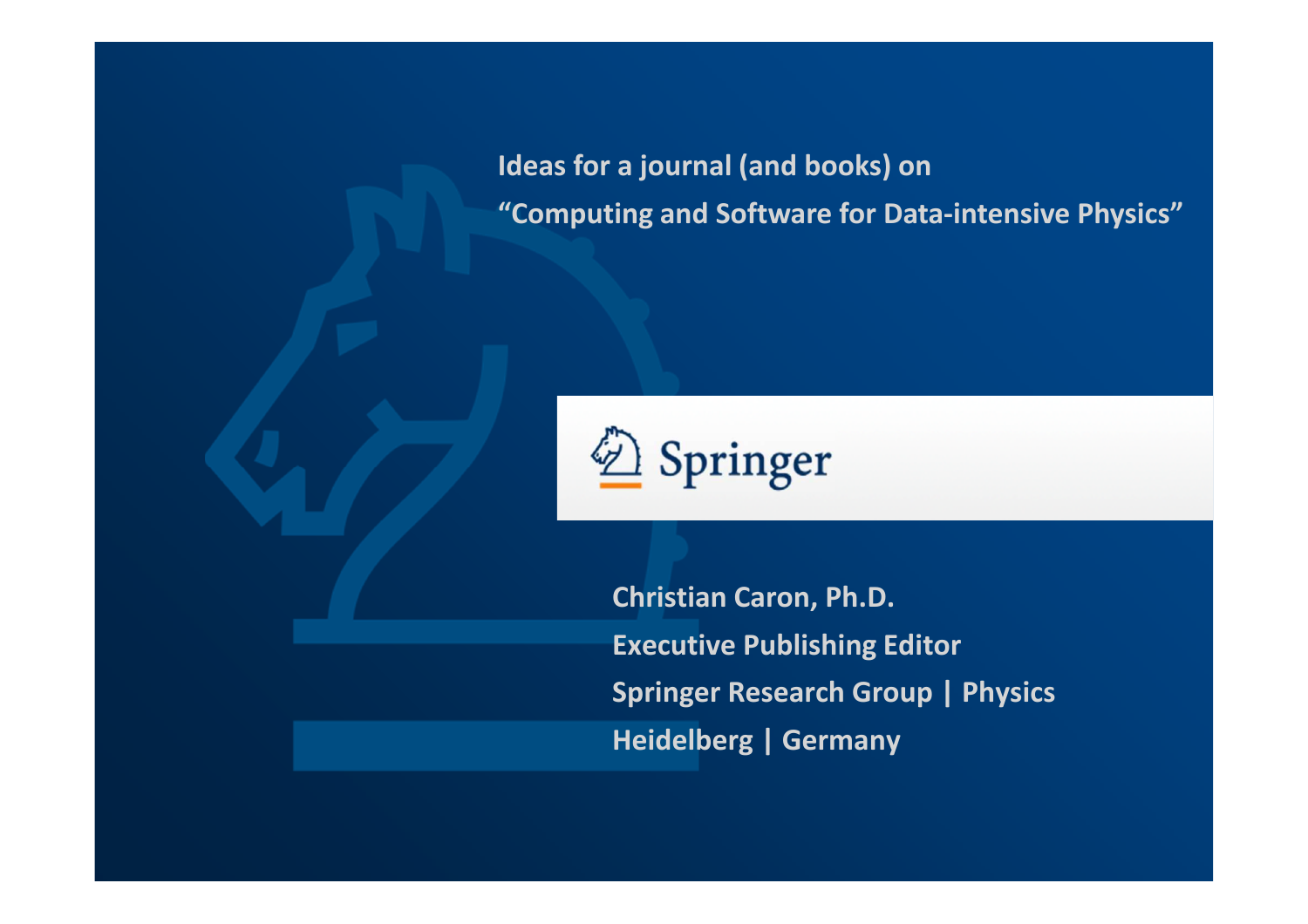

### **A first slide on what I do at Springer**

- -Publishing Editor of EPJ C (Particles and Fields)
- [+ Editorial Representative for Springer @ SCOAP3 , EPJC + JHEP]
- -Publishing Editor of EPJ A (Hadrons and Nuclei)
- -Publishing Editor of Lecture Notes in Physics
- - Other book series like
	- Particle Acceleration and Detection
	- Complex Systems
	- Science and Fiction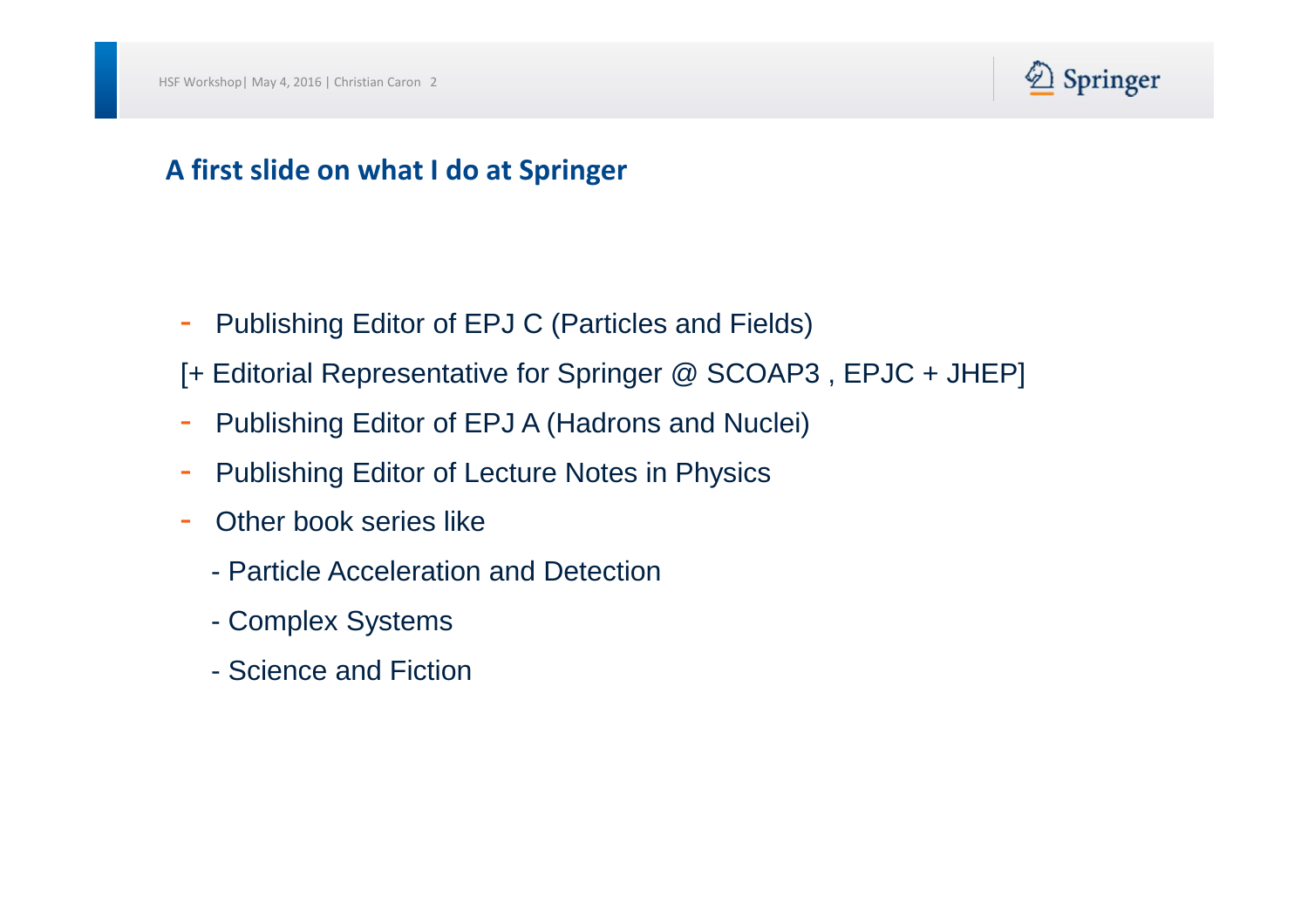

#### **First ideas …**

… arose when Günter Quast (KIT) gave an inspiring talk at a particle physics conference in Mainz in 2013.

From discussions thereafter, also at CERN, emerged first ideas for a textbook on fundamentals, and then a journal on "HEP Computing"

> Textbook: the proposal and outline still exists. The problem (as so often) remains to find lecturers with enough time to write a chapter.

- > Journal: refereed, abstracted and indexed, Impact Factor (needs 2 years)
	- academic aspects and career paths in the field (physicists)
	- authoritative and central reference and archive
	- positive feed-back loop on the dynamics and visibility of a community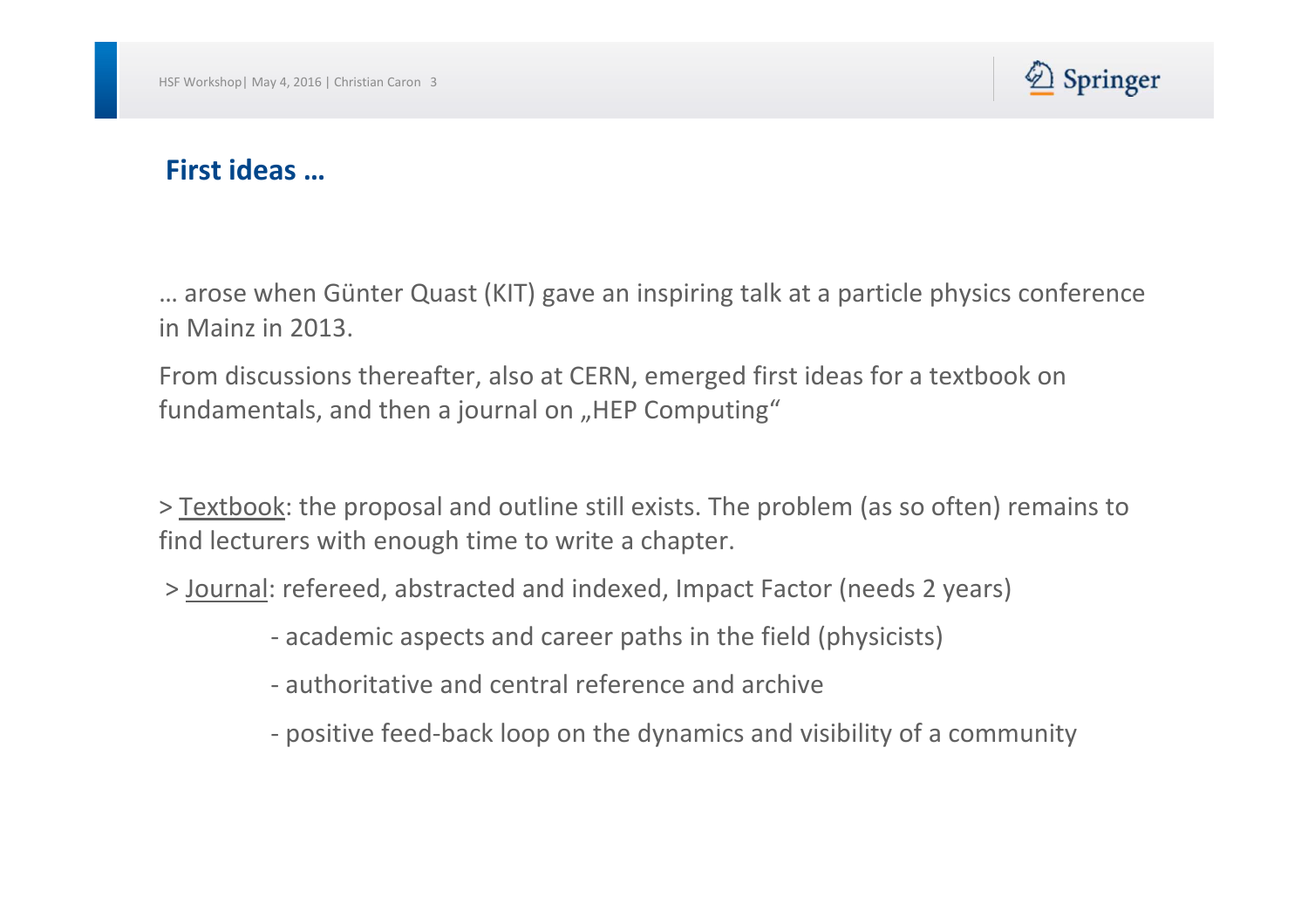

### **Present status**

# **Title: Computing and Software for Data-Intensive Physics**

# **Aims:**

This peer-reviewed journal, at the interface of the physical and computer sciences, is dedicated to the publication of high-quality material originating from the collective effort by the scientific community to address the special and ever more demanding computing and software needs of the future.

At its core will be nuclear, particle and astro-particle physics, as well as observational astronomy and cosmology, fields in which experimental research is increasingly organized in large and global collaborations around large-scale instruments with huge output of data. Related contributions from other major experimental facilities, such as e.g. high-brilliance light sources, are also welcome.

Facing similar challenges ranging from data reduction, via data sharing, to increasingly data-driven modeling of different facets of the same physical universe, the scientific community requires fundamental and novel concepts for large-scale and collaborative computing and software development, as well as novel algorithms and techniques for data processing.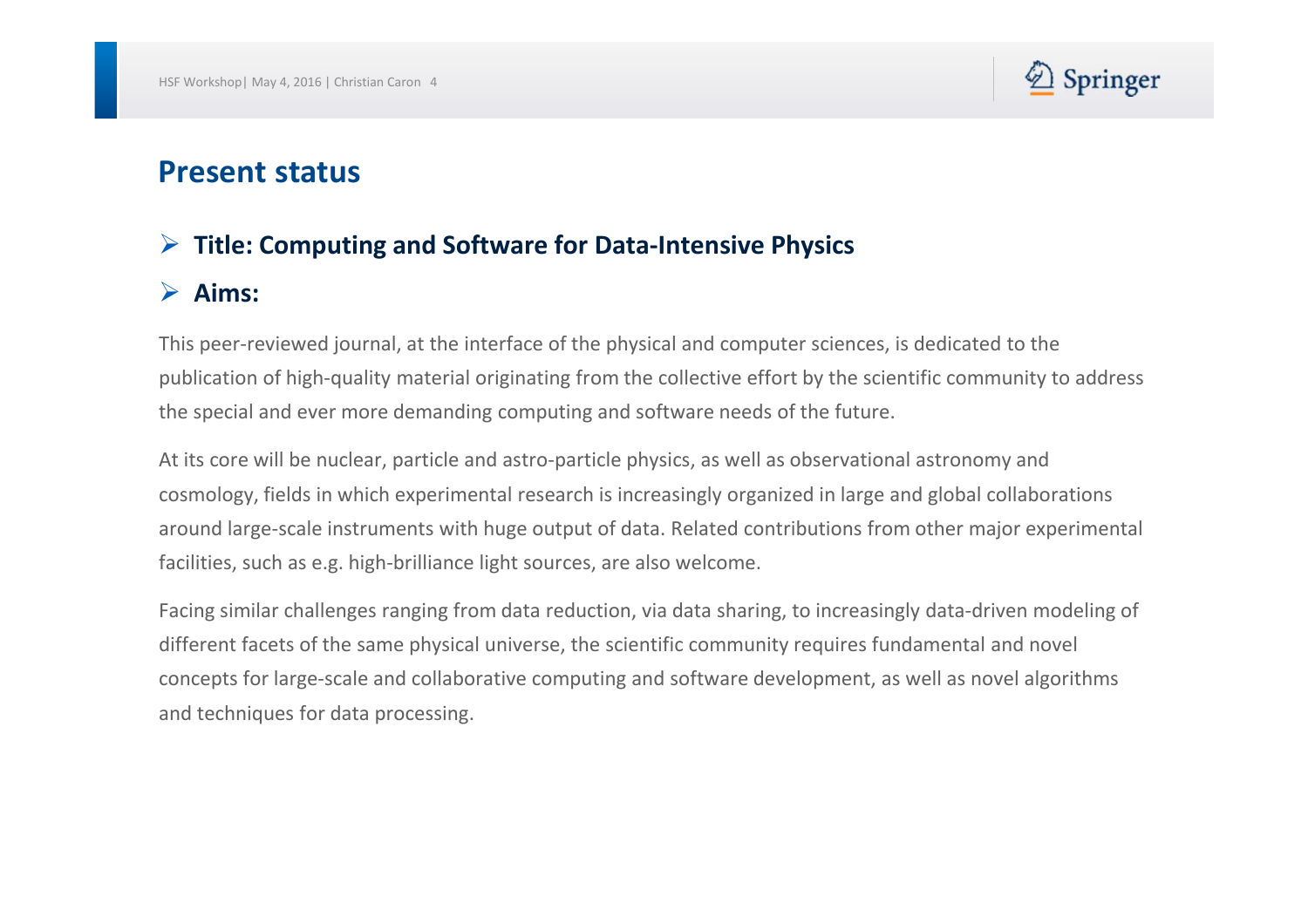

## **Journal: tentative scope**

- > **infrastructures** for large-scale, high-throughput computing
- > related **software** and development Infrastructure
- > **middleware** development
- > data **processing, hosting and sharing**
- > novel **algorithms** for efficient data reconstruction and filtering
- > software **Benchmarking** and Performance Assessment
- > **frameworks** and software integration
- > Online/Offline **data quality** monitoring
- > Distributed **data analysis**
- > **Deep learning** algorithms
- > Event and object **classification**
- > Data **Visualization**